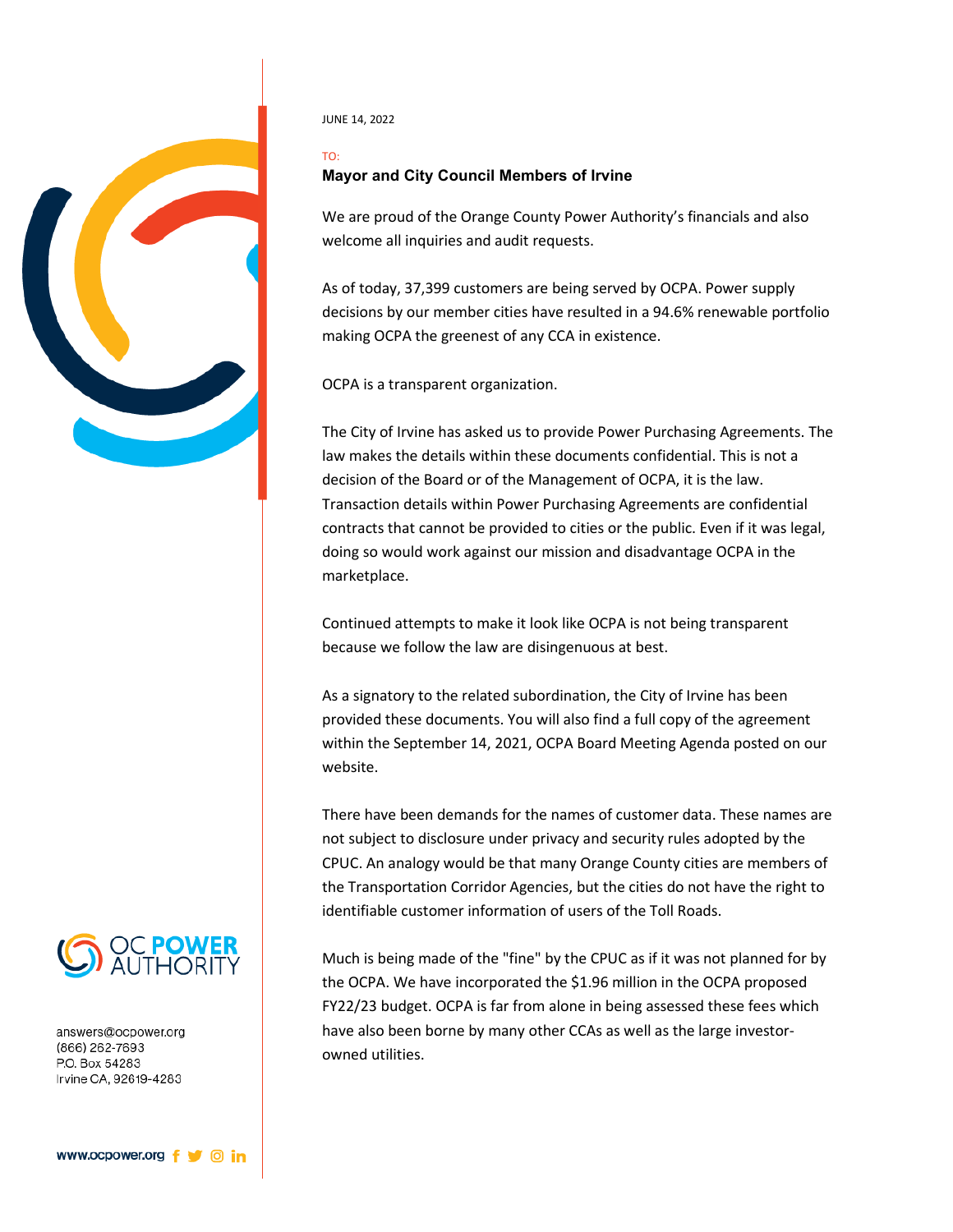

## OCPA Special Meeting Questions

## Questions

1) What are the monthly and yearly actuals, both revenues and expenditures, compared to OCPA's historical budgets? How much were its original revenues and projections, versus where we stand today?

A: The budgetary comparison reports from September 30, 2021, to March 31, 2022 were reported under the Quarterly Financial Statements published on our website ( Key Documents - Orange County Power Authority (ocpower.org). The Monthly Financial Statements as of April 30, 2022 will be published in the June 29, 2022 OCPA board packet.

2) Who are all the OCPA staff and businesses (i.e. consultants, subconsultants, contractors and subcontractors) that have worked for OCPA? Please provide a list of their names and compensation amounts, including members of the Board of Directors.

A: OCPA has seven employees, six board members, four alternates and fewer than ten consultants. We can compile a more comprehensive list with a more specific request.

3) When is the City going to receive copies of all Power Purchasing Agreements that the Authority has signed? Please provide those copies.

A: The law makes the details within these documents confidential. Directors can review PPAs or be briefed on them in their official capacity as board members, but copies of the confidential market sensitive information cannot be shared.

4) When is the City going to receive a copy of the credit facility agreement(s) between OCPA and MUFG Union Bank? Please provide a copy.

A: The City has a copy of the MUFG agreement and it is available on our website.

5)What will be the fiscal impact of the \$1.96 million fine levied by the California Public Utilities

Commission? Is OCPA adequately resourced for the balance of this year, and how will it recover financially from the fine if it loses its appeal?



answers@ocpower.org (866) 262-7693 P.O. Box 54283 Irvine CA, 92619-4283